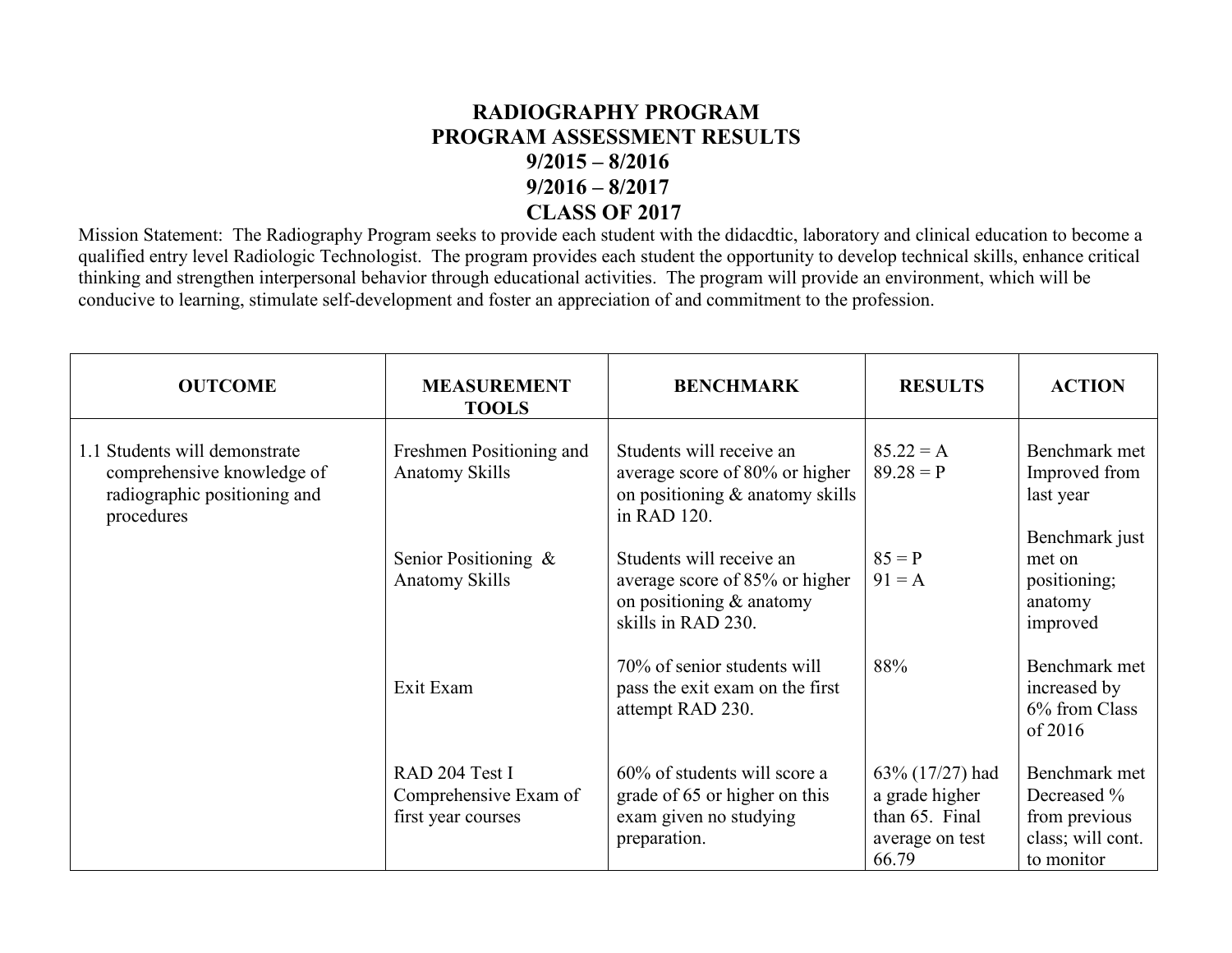| <b>OUTCOME</b>                                                                                                     | <b>MEASUREMENT</b><br><b>TOOLS</b>                                       | <b>BENCHMARK</b>                                                                                                                                                                                                     | <b>RESULTS</b>                           | <b>ACTION</b>                                                               |
|--------------------------------------------------------------------------------------------------------------------|--------------------------------------------------------------------------|----------------------------------------------------------------------------------------------------------------------------------------------------------------------------------------------------------------------|------------------------------------------|-----------------------------------------------------------------------------|
|                                                                                                                    | <b>Graduate Survey</b>                                                   | Responding graduates will<br>respond to question 2 on the<br>graduate survey with $a \ge 4$ or<br>higher on a 5 point scale                                                                                          | 4.5                                      | <b>Benchmark</b><br>met; very low<br>returns                                |
|                                                                                                                    | <b>Employer Survey</b>                                                   | Employers responding will<br>indicate they were satisfied<br>with the graduate ability to<br>perform procedures by a score<br>of $\geq$ 4 or higher on question 2<br>and 7 of the employer survey (5<br>point scale) | Question $2 = 4.5$<br>Question $7 = 4.6$ | Benchmark met<br>for question 2<br>and 7                                    |
|                                                                                                                    |                                                                          |                                                                                                                                                                                                                      |                                          | Benchmark met                                                               |
| 1.2 The student will demonstrate<br>knowledge of the practice of radiation<br>protection and patient safety skills | RAD 100 Test I principles<br>of radiation protection                     | The class average grade on Test<br>I will be 80% or higher.                                                                                                                                                          | 80.2                                     | Decreased by .3<br>from previous                                            |
|                                                                                                                    | RAD 220 Test I principles<br>of radiation biology                        | Students enrolled in RAD 220<br>will have a class average of<br>80% or greater on Test I                                                                                                                             | 78.78                                    | Benchmark met<br>with decrease                                              |
|                                                                                                                    | Positioning Skills Question<br>9 in RAD 120 and RAD<br>230               | Students will properly shield<br>during positioning skills testing<br>with a score of 9 or better on a<br>10 point scale                                                                                             | $RAD 120 - 9.0$<br>$RAD 230 - 9.44$      | Benchmark met<br>increased by<br>$.6\%$ ; benchmark<br>met<br>Benchmark not |
|                                                                                                                    | <b>Clinical Competency</b><br><b>Evaluation Form - Section</b><br>$C$ #4 | Students will average $\geq$ 3 on a<br>scale of 4-0 in RAD 117 & 227                                                                                                                                                 | $RAD 117 - 2.62$<br>$RAD 227 - 3.4$      | met;<br>Benchmark met<br>increased by .07                                   |
|                                                                                                                    | Clinical Profile – Section I<br>$#25$ of second profile                  | Students will Score $\geq$ 2.5 or<br>better on a 3 point scale                                                                                                                                                       | <b>RAD 120 - 3</b><br>RAD 230-3          | <b>Benchmarks</b><br>met                                                    |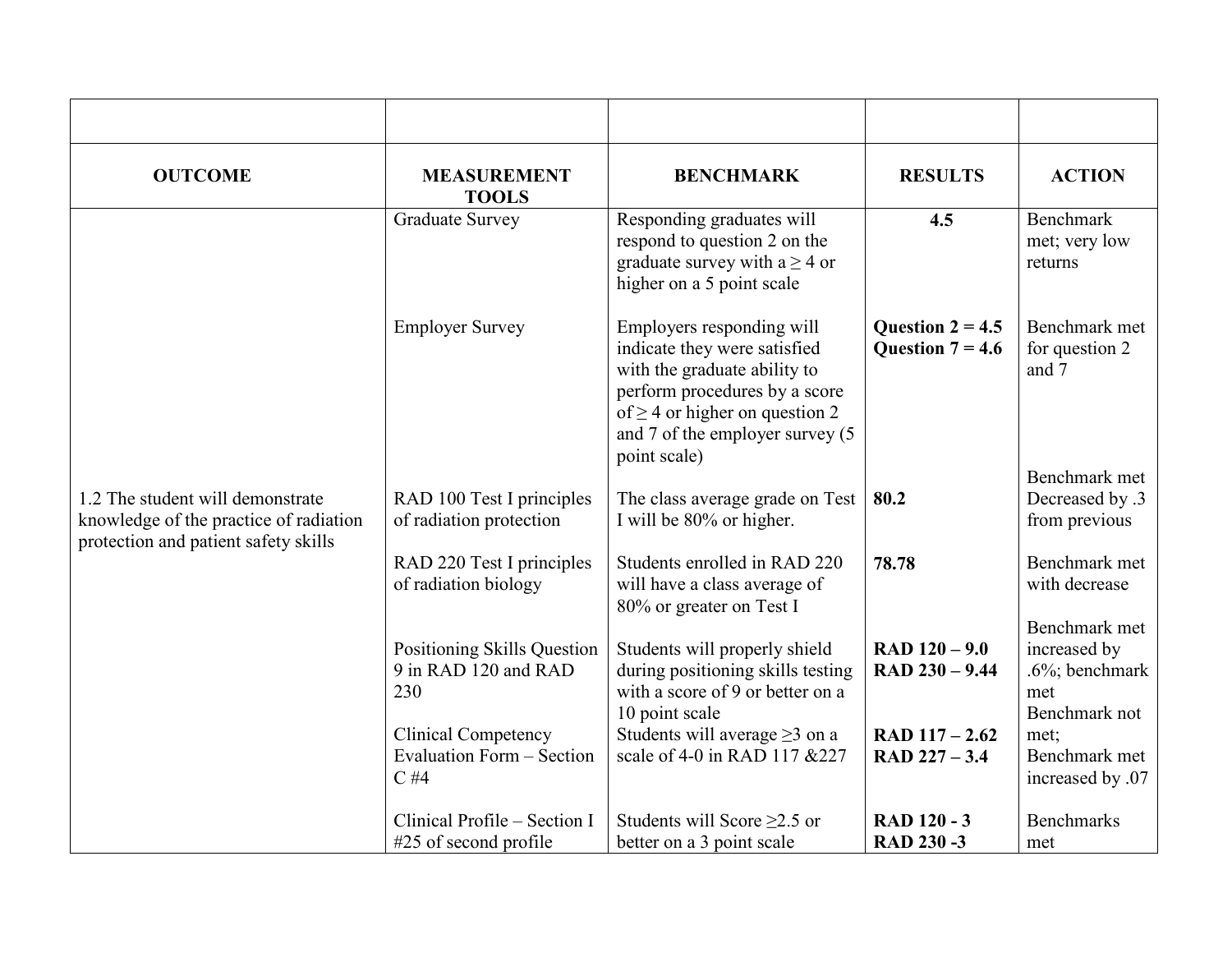| <b>OUTCOME</b>                                                | <b>MEASUREMENT</b><br><b>TOOLS</b>                                              | <b>BENCHMARK</b>                                                                                                                      | <b>RESULTS</b>                           | <b>ACTION</b>                                              |
|---------------------------------------------------------------|---------------------------------------------------------------------------------|---------------------------------------------------------------------------------------------------------------------------------------|------------------------------------------|------------------------------------------------------------|
| 2.1 Students will demonstrate written<br>communication skills | Successful completion of<br>written research paper in<br><b>RAD 207</b>         | The students will receive an<br>average score of $\geq 80\%$ or<br>greater                                                            | 90.74                                    | Benchmark met<br>increased by<br>2.83                      |
|                                                               | Written and Oral<br>presentation in RAD 114                                     | Students will average $\geq 90$ or<br>higher on the oral and written<br>presentation.                                                 | 100                                      | Benchmark met                                              |
| 2.2 Students will demonstrate oral<br>communication skills    | Oral presentation in RAD<br>200 Pathology                                       | Students will average $\geq 85$ or<br>higher on the oral presentation                                                                 | 89.20                                    | Benchmark<br>met; slight<br>increase from<br>Class of 2016 |
|                                                               | <b>Employer Survey</b>                                                          | Responding employers will rate<br>graduate inter personal skills as<br>$\geq$ 4 or better for Question 4 and<br>5 on a 5 point scale. | Question $4 = 4.6$<br>Question $5 = 4.5$ | Benchmark met                                              |
|                                                               | <b>Clinical Competency</b><br><b>Evaluation Form Section A</b><br>#5 in RAD 117 | Students will score equal or<br>greater than a 3 on a 4 point<br>scale                                                                | 3.7                                      | Benchmark met<br>increase from<br>previous class.          |
|                                                               |                                                                                 |                                                                                                                                       |                                          |                                                            |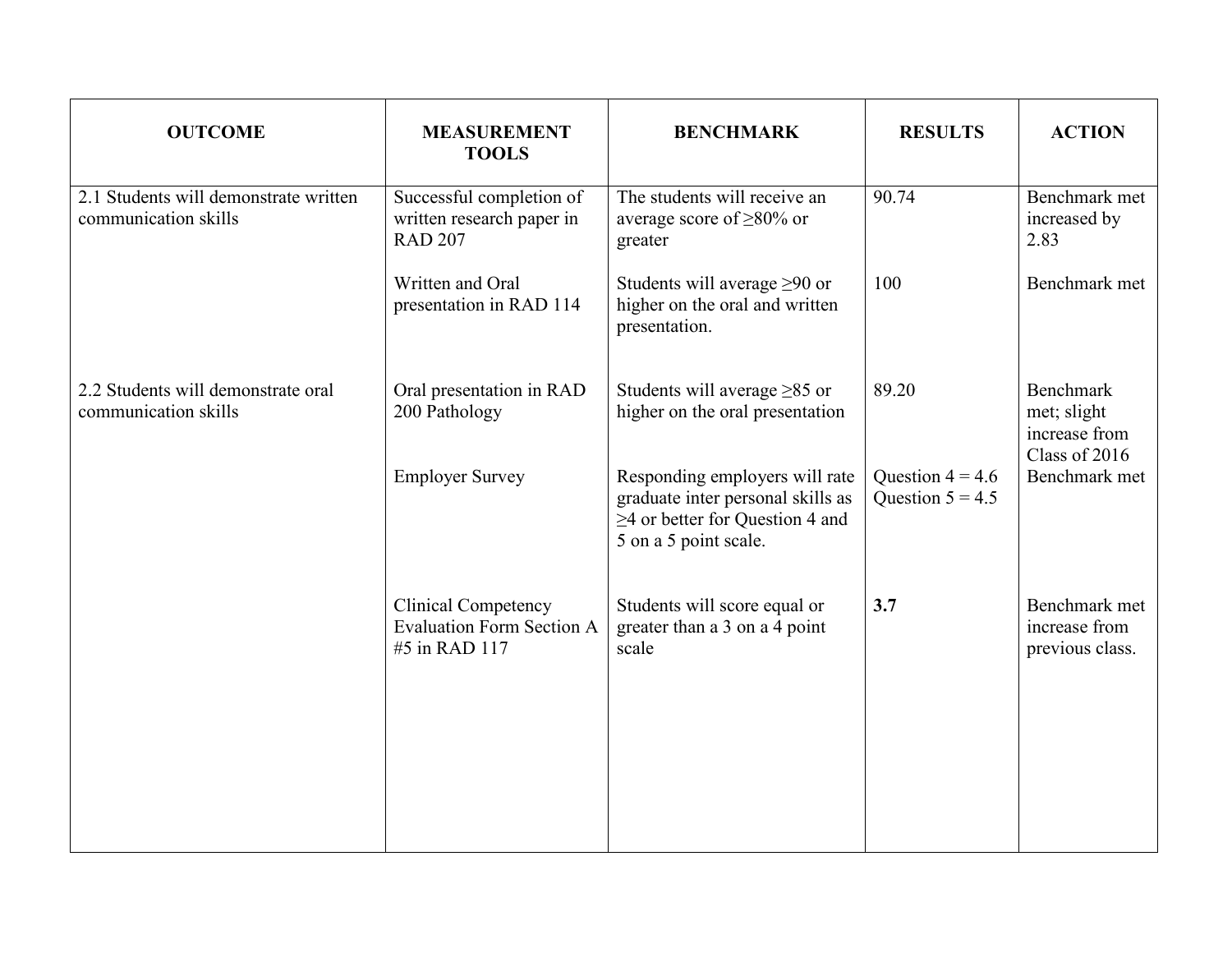| <b>OUTCOMES</b>                                                                                                  | <b>MEASUREMENT</b><br><b>TOOLS</b>                                                                     | <b>BENCHMARK</b>                                                                       | <b>RESULTS</b>   | <b>ACTION</b>                                               |
|------------------------------------------------------------------------------------------------------------------|--------------------------------------------------------------------------------------------------------|----------------------------------------------------------------------------------------|------------------|-------------------------------------------------------------|
| 3.1 The student will apply problem<br>solving and critical thinking skills as a<br>member of the healthcare team | RAD 210 Final Exam<br>Class average                                                                    | The class average will score $\geq$<br>80 or higher on their final exam                | 82.96            | Benchmark met<br>decrease by<br>4.44 from<br>previous class |
|                                                                                                                  | Clinical Profile Section I<br>item 26                                                                  | Students will score a $\geq$ 3 or<br>higher (4 point scale)                            | $RAD$ 117 - 3.72 | Benchmark met                                               |
|                                                                                                                  | <b>Trauma Competency</b><br>Evaluation                                                                 | Students will average $\geq$ 80% or<br>higher in RAD 213                               | $RAD 213 - 90.4$ | Benchmark met<br>8.53 increase<br>from previous<br>class    |
| 3.2 Students will apply sound judgment<br>when performing radiographs on<br>trauma and pediatric patients        | <b>Clinical Competency</b><br>Evaluation Form - trauma<br>and pediatric cases<br>performed by students | Students will average $\geq 80$ % or<br>trauma competencies during<br><b>RAD 213</b>   | 90.4             | Benchmark met<br>increase by 8.53                           |
|                                                                                                                  |                                                                                                        | Students will average $\geq 80\%$<br>score of pediatric competencies<br>during RAD 213 | 92.7             | Benchmark met<br>increase from<br>Class of 2016             |
|                                                                                                                  |                                                                                                        |                                                                                        |                  |                                                             |
|                                                                                                                  |                                                                                                        |                                                                                        |                  |                                                             |
|                                                                                                                  |                                                                                                        |                                                                                        |                  |                                                             |
|                                                                                                                  |                                                                                                        |                                                                                        |                  |                                                             |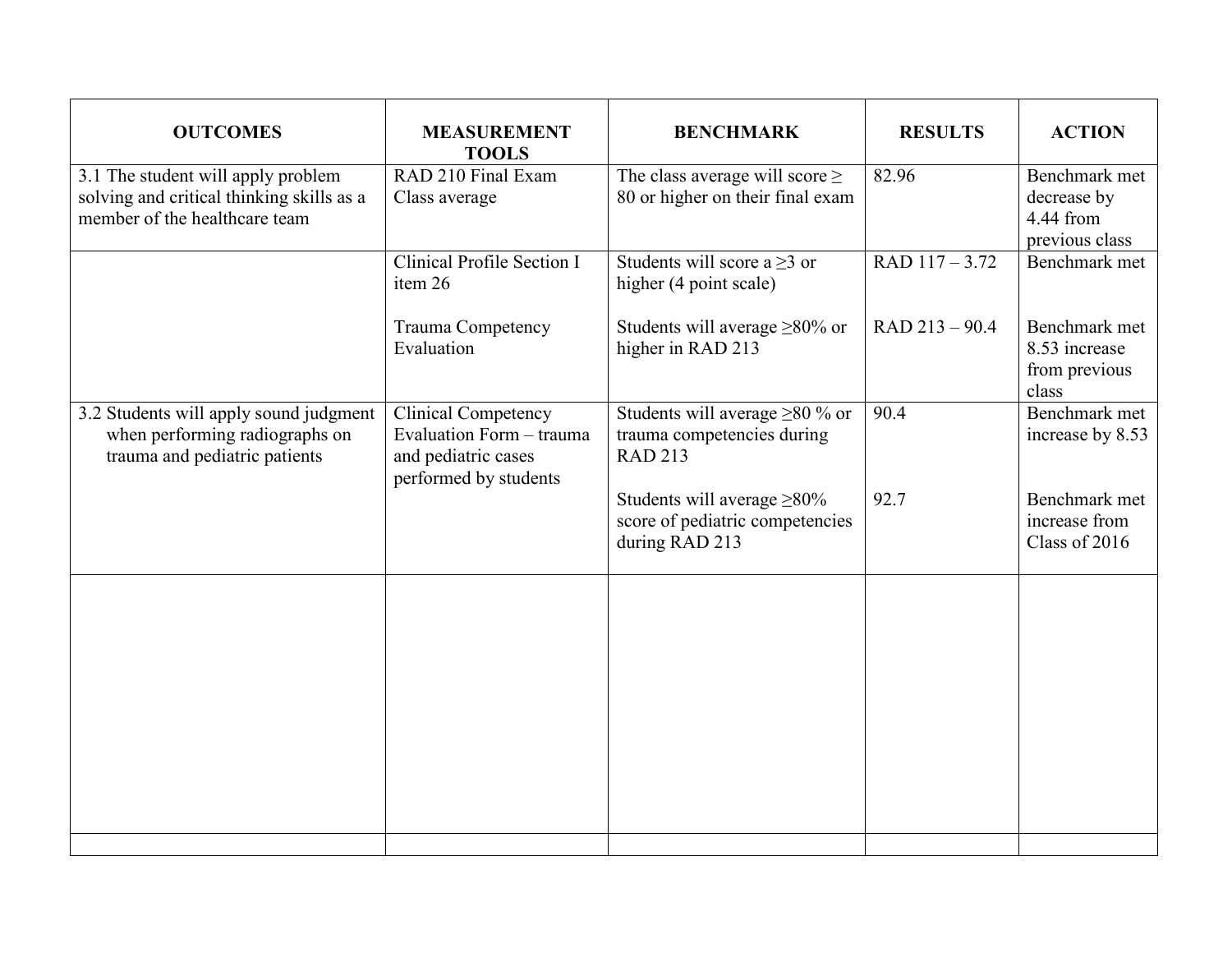| <b>OUTCOMES</b>                                                                                        | <b>MEASUREMENT</b><br><b>TOOLS</b>                                    | <b>BENCHMARKS</b>                                                                                                        | <b>RESULTS</b> | <b>ACTION</b>                                             |
|--------------------------------------------------------------------------------------------------------|-----------------------------------------------------------------------|--------------------------------------------------------------------------------------------------------------------------|----------------|-----------------------------------------------------------|
| 4.1 Students will conduct themselves in<br>a professional/ethical manner in the<br>health care setting | Clinical Profile Section D<br>- Professional Ethics                   | Students will average $\geq 8$ or<br>higher of a 12 point scale –<br><b>RAD 120</b>                                      | 12             | Benchmark met                                             |
|                                                                                                        | <b>Final Clinical Profile</b><br>Section $D -$ Professional<br>Ethics | Students will average $\geq$ 10 or<br>higher on final clinical profile<br>of a 16 point scale – RAD 230                  | 16             | Benchmark met<br>and increased<br>by 4 pts.               |
|                                                                                                        | <b>Employer Survey Question</b><br>8                                  | Graduates will score a $\geq$ 4 or<br>higher(5 point scale)                                                              | 4.6            | Benchmark<br>met.                                         |
| 4.2 Students will work as effective<br>members of the health care team                                 | Clinical Profile Section C<br>- Attitude                              | Students will average $\geq$ 13 or<br>higher on a 16 point scale in<br><b>RAD 120</b>                                    | 15.1           | Benchmark met<br>Improved from<br>previous class          |
|                                                                                                        | <b>Final Clinical Profile</b><br>Section $C -$ Attitude               | Students will average $\geq$ 14 or<br>higher on final clinical profile<br>of 16 point scale in RAD 230                   | 15.03          | Benchmark met<br>increased score<br>from Class of<br>2016 |
|                                                                                                        | Skull Radiography Second<br>Practicum - Q10 Worked<br>as a Team       | Each team will score $\geq 8$ or<br>higher for Question 10 on<br>second skull practicum of 10<br>point scale for RAD 204 | 8.91           | Benchmark met<br>Slight increase<br>from Class of<br>2016 |
|                                                                                                        |                                                                       |                                                                                                                          |                |                                                           |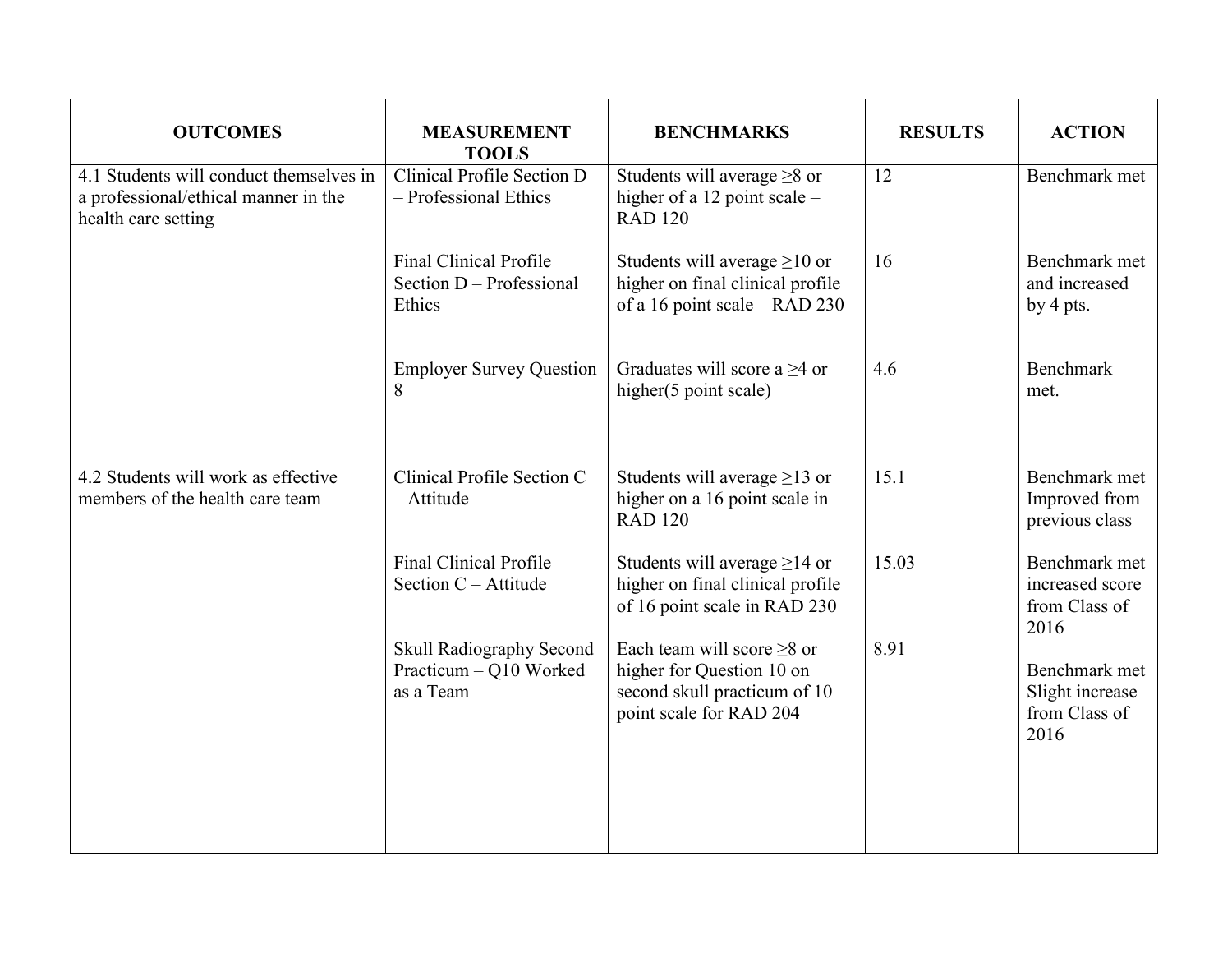| <b>OUTCOMES</b> | <b>MEASUREMENT</b><br><b>TOOLS</b> | <b>BENCHMARKS</b> | <b>RESULTS</b> | <b>ACTION</b> |
|-----------------|------------------------------------|-------------------|----------------|---------------|
|                 |                                    |                   |                |               |
|                 |                                    |                   |                |               |

1.1 Freshmen Anatomy and Positioning Skills – Benchmark met and much improved from the Class of 2016. Overall clinical skills results were 13 points higher than the Class of 2016. This was the first class that the Anatomy and Positioning Skills results were separated.

Senior Anatomy and Positioning Skills – Benchmark just met on positioning skills; will continue to practice and review in clinical and lab with regard to positioning skills. Anatomy Skills class average improved from the Class of 2016.

Exit Exam – Benchmark met – stress the importance of passing the ARRT exam on the 1<sup>st</sup> attempt; 88% of the senior students passed the program exit exam on their first attempt. The Class of 2016 had 82% of the students pass their exit exam. The Class of 2017 increased the percentage by 6% compared to the Class of 2016.

RAD 204 – Test 1 – Benchmark met; only 63% of the students scored a grade of 65 or higher on the exam. The Class of 2016 had 70%. The Class of 2015 had 96% pass rate on the ARRT exam and the Class of 2016 had 91%. The Class of 2017 had 100% pass rate on the ARRT exam. Therefore the significantly lower or higher rate on this test might not mean anything with relation to the ARRT exam. However the program will continue to closely monitor the results.

1.2 RAD 100 Test I Principles of Radiation Protection – Benchmark met and decreased .3 % from previous class. Will continue to monitor.

RAD 220 Test 1 – Benchmark met and decreased class average from the Class of 2016 by 5.8 % points. Faculty members will continue to monitor results of this tool and make any changes if necessary.

Positioning Skills Question #9 – RAD 120: Benchmark met and improved will continue to monitor; RAD 230 benchmark met and significantly improved from the Class of 2016; the practice of radiation protection is an important task in the Radiography Profession. The program faculty will continue to take this tool seriously and always look for improvement.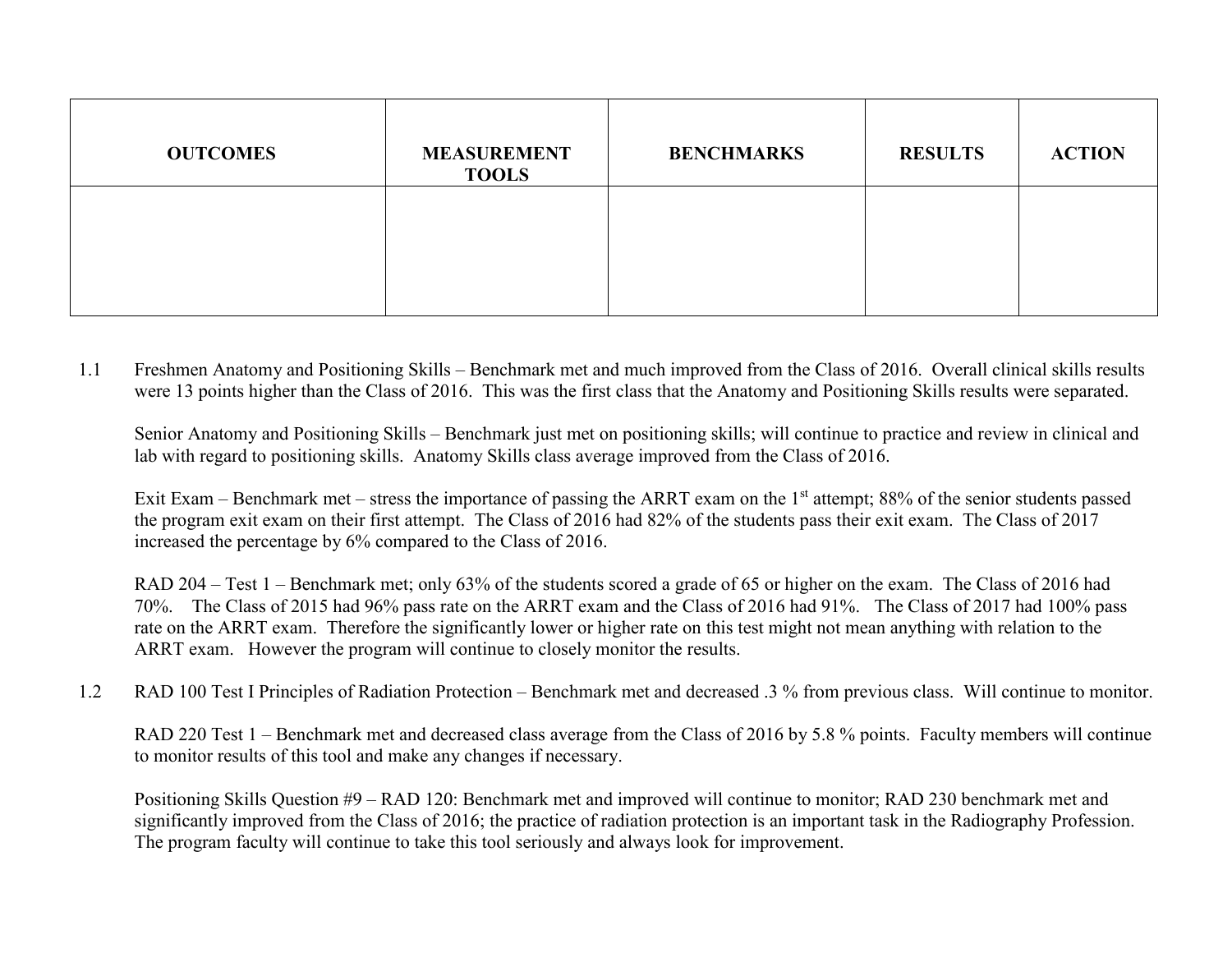Clinical Competency Evaluation Form – Section C # 4 RAD 117; Benchmark not met decreased by 1.38 points from the Class of 2016; will continue to monitor closely. RAD 227 Benchmark met will continue to monitor.

Clinical Profile Section I #25 of second profile – RAD 120 benchmark met; RAD 230 benchmark met; the faculty will continue to monitor the results of this tool and is currently satisfied with results. No changes from previous class.

2.1 Successful completion of written research paper in RAD 207; Benchmark met and a slight increase by 2.83 %points in the class average. Rubric used for this research paper' faculty member will evaluate rubric and make changes if necessary.

Written and oral presentation – benchmark met; faculty member reevaluated the requirements of this presentation and make the necessary changes. Students had a perfect 100%average for this presentation. A rubric is being used. Program Director will be watching this carefully to make sure this pattern does not continue.

- 2.2 Oral Presentation in RAD 200 Pathology Benchmark met with a slight improvement from the Class of 2016. A rubric has been developed for this oral presentation.
- 3.1 Clinical Profile Section I item 26 benchmark met slight improvement from last year will continue to monitor.

Trauma Competency Evaluations – Benchmark met significant improvement (8.53% pts) from the Class of 2016. Will continue to monitor results of this tool and currently satisfied with the results for this class.

- 3.2 Clinical Competency Evaluations Trauma and Pediatric cases- both benchmark were met; an increase from the Class of 2016. The faculty will continue to monitor the results of this tool.
- 4.1 Clinical Profile Section D Benchmark met; will continue to monitor results

Final Clinical Profile Section D – Benchmark met ; increased by 4 points.

Employer Survey – It was very disappointing that I was only received three surveys back from two hospitals. I know for a fact that 85 % of the 2017 graduates have been hired by our seven clinical affiliates and/or imaging centers. However on a good note I have already received three completed employer surveys for the class of 2018, and hoping to get more.